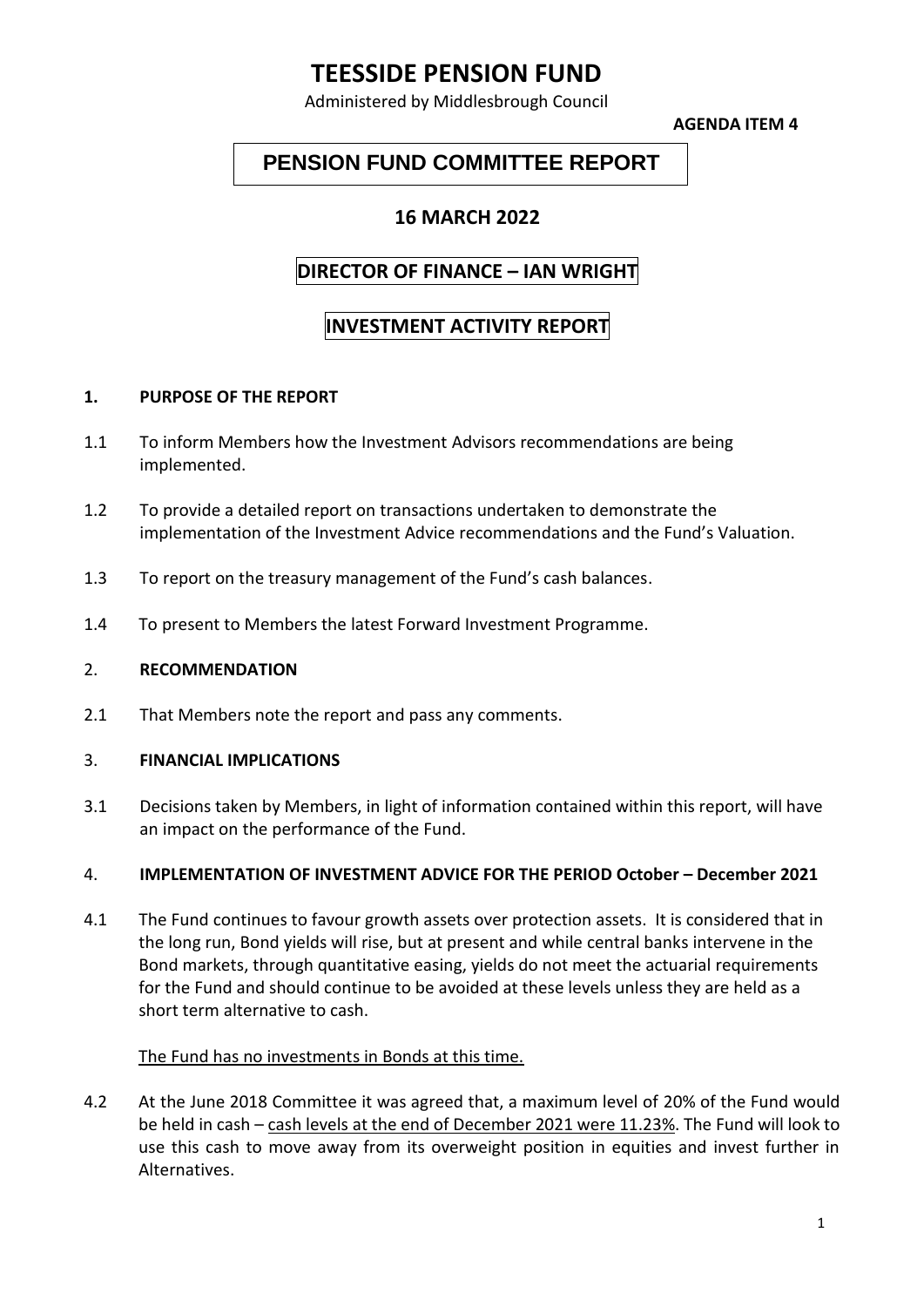4.3 Investment in direct property to continue on an opportunistic basis where the property has a good covenant, yield and lease terms.

#### No purchases or sales were made in the period.

4.4 Investment in Alternatives, such as infrastructure and private equity, offer the Fund diversification from equities and bonds. They come with additional risks of being illiquid, traditionally they have costly management fees and investing capital can be a slow process. However, the Fund is underweight its customised benchmark and, providing suitable investment opportunities are available, the Fund will look to increase its allocation to this asset class up to the customised benchmark level.

### An amount of £87.2m was invested in the quarter.

#### **5. TRANSACTION REPORT**

- 5.1 It is a requirement that all transactions undertaken are reported to the Investment Panel. Appendix A details transactions for the period 1 October 2021 – 31 December 2021
- 5.2 There were net sales of £60.3m in the period, this compares to net sales of £100.8m in the previous reporting period.

#### **6. TREASURY MANAGEMENT**

- 6.1 The Chartered Institute of Public Finance & Accountancy (CIPFA) Code of Practice (the Code) sets out how cash balances should be managed. The Code states that the objective of treasury management is the management of the Authority's cash flow, its borrowings and investments, in such a way as to control the associated risks and achieve a level of performance or return consistent with those risks. The security of cash balances invested is more important than the interest rate received.
- 6.2 Middlesbrough Council adopted the Code on its inception and further determined that the cash balances held by the Fund should be managed using the same criteria. The policy establishes a list of counterparties (banks, building societies and others to whom the Council will lend) and sets limits as to how much it will lend to each counterparty. The counterparty list and associated limits are kept under constant review by the Strategic Director Finance, Governance and Support.
- 6.3 Although it is accepted that there is no such thing as a risk-free counterparty, the policy has been successful in avoiding any capital loss through default.
- 6.4 As at 30 December 2021, the Fund had £565.2 million invested with approved counterparties. This is an increase of £30.5 million over the last quarter.
- 6.5 The attached graph (Appendix B) shows the maturity profile of cash invested. It also shows the average rate of interest obtained on the investments for each time period.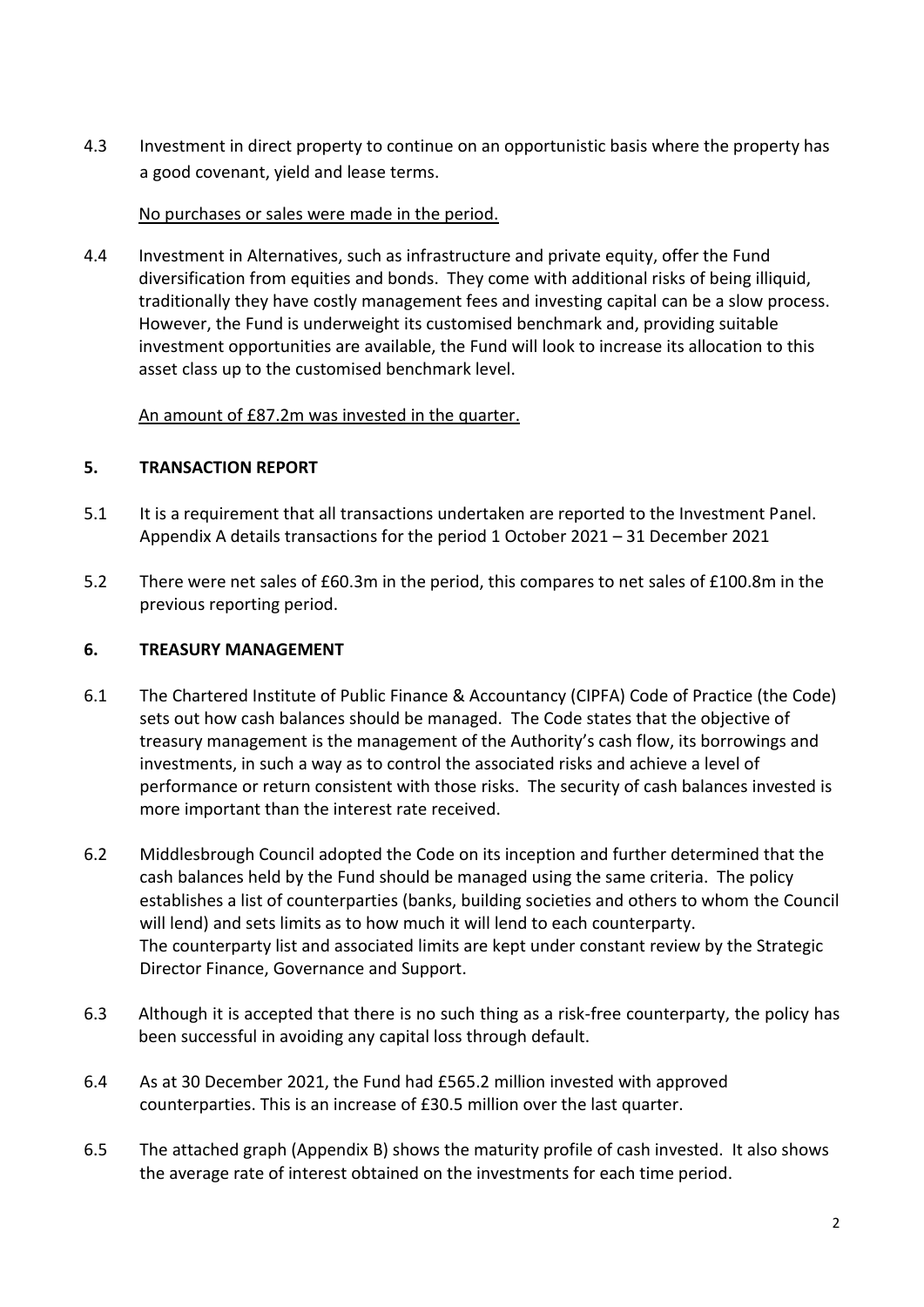6.6 Delegated authority was given to the Strategic Director Finance, Governance and Support by the Teesside Pension Fund Committee to authorise/approve any changes made to the Treasury Management Principles (TMPs), with subsequent reporting to this committee.

### **7. FUND VALUATION**

- 7.1 The Fund Valuation details all the investments of the Fund as at 31 December 2021, and is prepared by the Fund's custodian, Northern Trust. The total value of all investments, including cash, is **£5,040 million.** The detailed valuation attached as Appendix C is also available on the Fund's website [www.teespen.org.uk.](http://www.teespen.org.uk/) This compares with the last reported valuation, as at 30 September of **£4,871 million**.
- 7.3 A summary analysis of the valuation (attached with the above), shows the Fund's percentage weightings in the various asset classes as at 31 December 2021 compared with the Fund's customised benchmark.

## **8. FORWARD INVESTMENT PROGRAMME**

- 8.1 The Forward Investment Programme provides commentary on activity in the current quarter and looks ahead for the next three to five years.
- 8.2 At the March 2021 Pension Fund Committee a revised Strategic Asset Allocation was agreed:

| <b>Asset Class</b>        | <b>Long Term Target</b><br><b>Strategic Asset</b><br><b>Allocation</b> | 31 March 2022 Target<br><b>Strategic Asset</b><br><b>Allocation</b> |
|---------------------------|------------------------------------------------------------------------|---------------------------------------------------------------------|
| <b>GROWTH ASSETS</b>      | 75%                                                                    | 78%                                                                 |
| <b>UK Equities</b>        | 10%                                                                    | 12%                                                                 |
| <b>Overseas Equities</b>  | 45%                                                                    | 53%                                                                 |
| Property                  | 10%                                                                    | 7%                                                                  |
| <b>Private Equity</b>     | 5%                                                                     | 3%                                                                  |
| <b>Other Alternatives</b> | 5%                                                                     | 3%                                                                  |
| <b>PROTECTION ASSETS</b>  | 25%                                                                    | 22%                                                                 |
| Bonds / Other debt / Cash | 15%                                                                    | 14%                                                                 |
| Infrastructure            | 10%                                                                    | 8%                                                                  |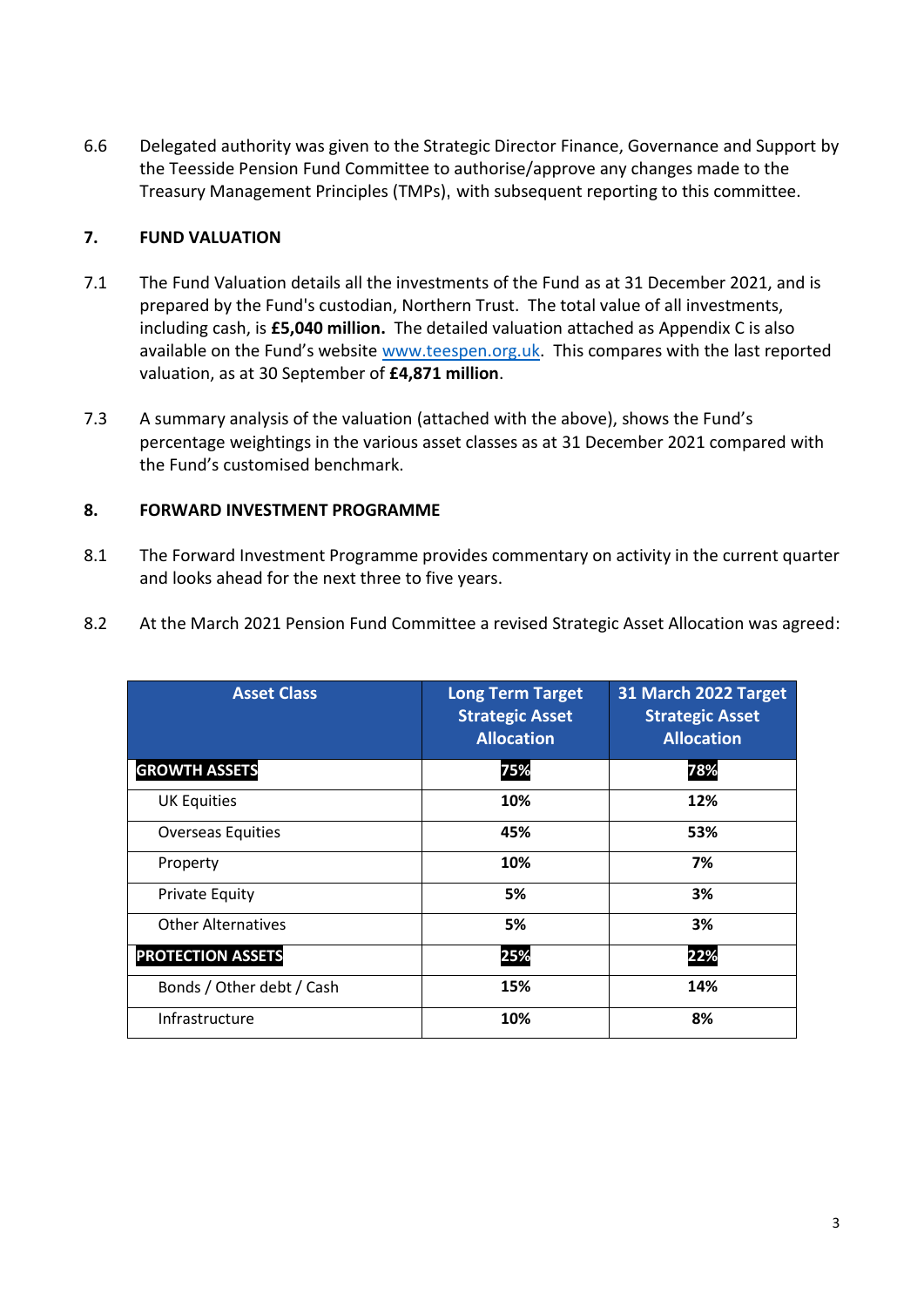### 8.3 **EQUITIES**

As at the end of December 2021 the Fund's equity weighting was 67.1% compared to 70.9% at the end of September 2021.

A schedule is in place to reduce our investment in equities over the period 1 April 2021– 31 March 2022 by £725m, this figure will be under review throughout the year. In the quarter October - December 2021 we sold £185m, further transactions will be reported at future meetings.

The overweight position will also be reduced over time through further investment in Alternative assets, however, as noted in 4.4 above because the investments happen over a period of years this is a slow process.

| <b>Asset</b>                | <b>Fund Performance</b> | <b>Benchmark</b> | <b>Excess Return</b> |
|-----------------------------|-------------------------|------------------|----------------------|
| <b>BCPP UK</b>              | 3.83%                   | 4.20%            | $-0.37%$             |
| <b>BCPP Overseas</b>        | 5.59%                   | 5.14%            | 0.45%                |
| <b>BCPP Emerging Market</b> | $-1.00%$                | $-1.47%$         | 0.47%                |
| <b>SSGA Pacific</b>         | $-0.35%$                | $-0.40%$         | 0.05%                |
| SSGA Japan                  | $-4.87%$                | $-4.91%$         | 0.04%                |
| <b>SSGA Europe</b>          | 5.07%                   | 5.10%            | $-0.03%$             |
| <b>SSGA North America</b>   | 9.66%                   | 9.56%            | 0.10%                |

Summary of equity returns for the quarter 1 October 2021 – 31 December 2021:

(BCPP – Border to Coast Pension Partnership – Active Internal Management) (SSGA – State Street Global Advisers – Passive Management)

### 8.4 **BONDS + CASH**

The Fund has no investments in bonds at this time, the level of cash invested is 11.23%. Until there is clear instruction from the Committee, through its Investment Advisors, to invest in bonds this will remain the short term strategy. It is planned to reduce cash through investment into other asset classes (property, alternatives and equities) in the near term. In addition, cash is being used to supplement the gap in contribution receipts and pension payments.

#### 8.5 **PROPERTY**

Investment in direct property to continue on an opportunistic basis where the property has a good covenant, yield and lease terms.

#### 8.6 **LOCAL INVESTMENT**

At the March 2021 Pension Fund Committee there was a request to include details of any Local Investments made by the Pension Fund.